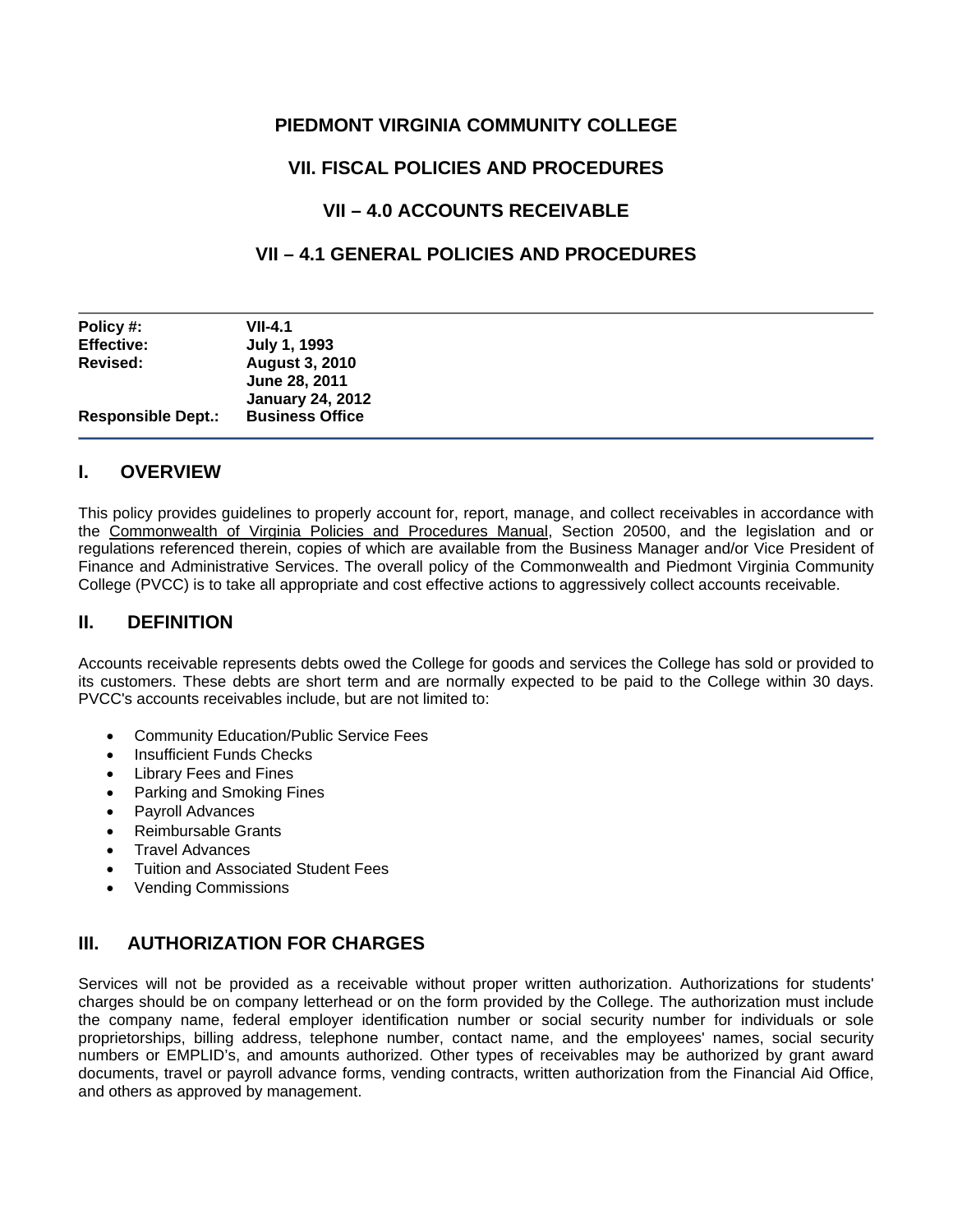# **IV. COLLECTIONS**

Proper accounts receivable management requires internal collection policies and procedures that meet the requirements of the Code of Virginia and the policies and procedures established by the Department of Accounts (DOA) and the Attorney General. Copies of these documents are available from the Business Manager or Vice President of Finance and Administrative Services. Collection policies detailed in this document apply to all types of College receivables unless otherwise noted.

## **A. Billing**

Accounts must be billed on a timely basis from the date the debt is incurred except for sponsors of students' tuition and fees which should not be billed prior to the end of the add/drop period for the semester. The original invoice shall contain, as a minimum: the student or sponsor's name, address, and contact name; identification of charges; due date (thirty (30) days from invoice date unless otherwise specified by contractual documents); and remittance address. Invoicing should be done on a system approved by the Business Manager.

## **A.1. Procedures: Insufficient Funds Checks**

NSF checks returned by the bank are bought back from the bank with local funds.

- A collection letter is sent to the responsible party requesting the check be picked up with cash, cashier's check, or money order. A \$35 service charge is added to the amount of the check.
- A hold is placed on the students' records to prevent further registration or the receipt of transcripts.
- tuition related and still outstanding after 10 days, there is a \$50.00 service charge. If still outstanding after 10 days from the initial contact, the student's enrollment is dropped and a state revenue refund is issued to local funds for the buyback of the check. If the insufficient funds check is non-

#### **A.2. Procedures: Library Fines and Fees**

- The Library sends three notices to students with overdue books. (Usually generated 7 days after the due date, the second 14 days, and the third 21 days).
- When the third notice is generated, the Library places a hold on the student's record.
- collection agency. A copy of the third overdue notice will be sent to the Business Office for further collection. The Accountant will send a final letter to the student indicating their account will be sent to the Department of Taxation and a

#### **A.3. Procedures: Parking and Smoking Fines**

- Parking and smoking tickets are given to the Cashier on a daily basis for input into Peoplesoft.
- Students are invoiced with other tuition billings.
- If cost effective, collection procedures specified in Section IV.B. are followed.
- Accounts written off are approved by the Vice President of Finance.

#### **A.4. Procedures: Payroll Advances**

- Payroll advances are issued only in a situation where an employee has missed a payroll due to college error and only up to 80% of the new employee's net pay. Payroll advances are issued from local funds.
- Payroll advances must be approved by the Business Manager or Vice President of Finance and Administrative Services.
- The advance must be repaid as soon as the first salary check is received.
- The Business Manager or VP will be notified if an advance has not been repaid by the next pay date.

#### **A.5. Procedures: Reimbursable Grants**

- Grants will be billed in the manner prescribed and on the most frequent basis permitted by the grant award documents.
- Past due grant reimbursements will be reviewed by the Business Manager at 30 days past due to determine appropriate collection action.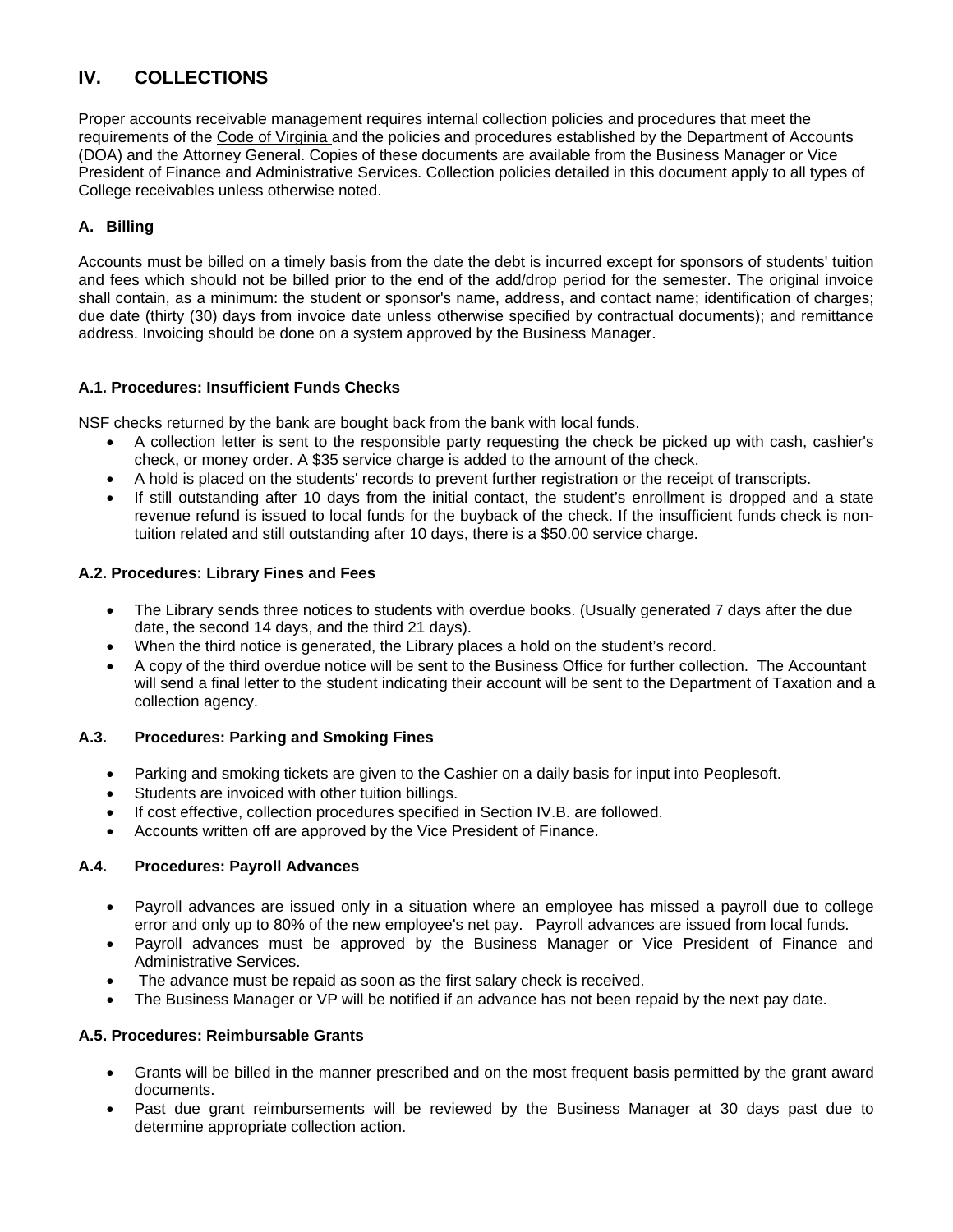#### **A.6. Procedures: Travel Advances**

- Travel advances are made from local funds for those employees that need to pay for expenses upfront.
- All travel advances are to be requested on the appropriate form and approved by the Business Manager or the Vice President of Finance and Administrative Services.
- The advance must be repaid when the employee is reimbursed for expenses incurred and, in all cases, not more than 30 days after receipt of the advance.
- The Business Manager will be notified when a travel advance reaches 15 days past due.

#### **A.7. Procedures: Tuition and Associated Fees**

- A query is run to determine students with account balances. This is run after Financial Aid has been posted to the student accounts and third party contracts have been attached to the students.
- Student bills are issued using the Peoplesoft billing process. The original invoice is mailed and a copy is on file in the Cashier's Office. Corporate bills are run individually. The duplicate is attached to the authorization and placed in the sponsors' file.
- Payments are compared to the invoice, posted to the Corporate or Student Payment item type, and a copy of the receipt attached to the invoice in the file.
- If the debt remains past 30 days, collection procedures specified in Section IV.B. of this document are followed.

#### **A.8. Procedures: Vending Commissions**

- Each vending contract is filed by company name and reviewed monthly to determine if the vendor is paying the appropriate amount of commission with the time specified by the contract.
- Vendor commission payments are receipted into Local Funds and a copy filed in the vendor file.
- Payment which reach 30 days past due are referred to the Business Manager or Vice President of Finance and Administrative Services to determine appropriate collection action.

#### **B. Past-Due Account Collections**

Accounts must be reviewed on a monthly basis and the appropriate collection actions taken. PVCC shall contract with a full service collection service to collect delinquent accounts receivable. A vendor shall be selected from the contract established by the Department of Purchases and Supply or by competitive procurement.

Past due accounts receivable will be managed as follows:

| Age of Accounts     | <b>Balance \$1-999</b>                                                                          | Balance \$1,000-2,999                                                                                        | Balance \$3000+                                                                                  |
|---------------------|-------------------------------------------------------------------------------------------------|--------------------------------------------------------------------------------------------------------------|--------------------------------------------------------------------------------------------------|
| 1-30 days past due  | Mail first past-due letter,<br>including notification of<br>Code 2.2-4805 actions.              | Mail first past-due letter,<br>including notification of<br>Code 2.2-4805 actions.                           | Mail first past-due letter,<br>including notification of<br>Code 2.2.4805 actions.               |
|                     |                                                                                                 | Make phone contact and get a<br>promise to pay.                                                              | Make phone contact and get a<br>promise to pay.                                                  |
| 31-59 days past due | Mail second and third<br>past-due letter,<br>including notification of<br>Code 2.24806 actions. | Mail past due letters every<br>two weeks (2/mo) with<br>notification of Code 2.2.4806<br>actions             | Mail past due letters every<br>two weeks (2/mo) with<br>notification of Code 2.2.4806<br>actions |
|                     | Send to Debt Set-Off<br>Program                                                                 | Send to Debt Set-Off<br>Program                                                                              | Send to Debt Set-Off<br>Program                                                                  |
|                     | a promise to pay.                                                                               | Make phone contact and get Make 2 <sup>nd</sup> phone contact, renegotiate,<br>and send confirmation letter. | Make 2 <sup>nd</sup> phone contact, renegotiate,<br>and send confirmation letter.                |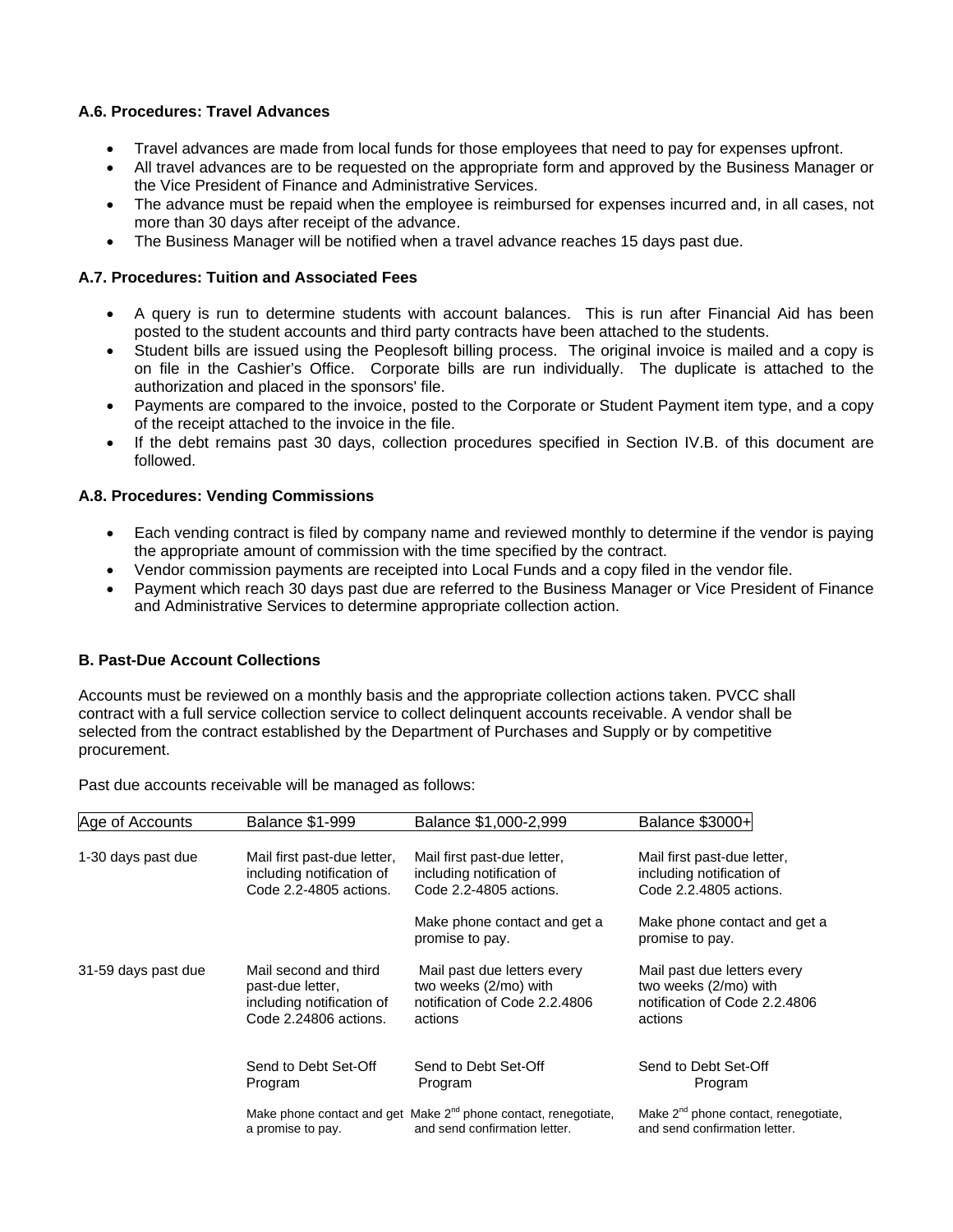60+ days past due Send to collection agency. Send to collection agency. Send to collection agency.

List with credit bureau. List with credit bureau.<br>
Refuse additional services Refuse additional services Refuse additional services Refuse additional services Refuse additional services Refuse additional services<br>to the debtor where this to the debtor where this to the debtor where this to the debtor where this to the debtor where this<br>does not conflict with does not conflict with Federal or State laws. Federal or State laws. Federal or State laws.

does not conflict with does not conflict with does not conflict with

#### **C. Penalties and Other Charges**

PVCC may charge late penalty fees in an amount equal to 10% of the past due amount as well as any attorney's fees incurred in pursuing and collecting past-due amounts. If accounts are referred to a collection agency, an additional 14.5% fee will be accessed.

#### **D. Debt Setoff Programs**

 PVCC will submit all receivables that are 30 days past due, prior to the receivable reaching 60 days past due, to the appropriate setoff program with the following exceptions:

- receivables from business or individuals in bankruptcy;
- receivables from individuals if the administrative cost of submitting the debt to the Individual Setoff program exceeds the debt; and
- receivables for which the responsible party as yet to be determined.

The college will submit past-due receivables to the Department of Taxation, Debt Setoff Unit, based on the "User's Guide" issued by the Department of Taxation.

#### **E. Office of the Attorney General**

PVCC will submit past-due accounts in excess of \$3,000 to the Attorney General's Office, Division of Debt Collection, unless the debtor is paying in monthly payments which are deemed satisfactory by college management. Procedures for submission of past-due accounts to the Attorney General's Office can be found in "Collection Procedures" issued by Division of Debt Collection, dated January 1992.

#### **F. Allowance for Doubtful Accounts**

Based on our collection experience, we establish an allowance for doubtful accounts as 70% of all receivables that are over 90 days past due. This allowance amount will be reported quarterly on the College's Receivable Summary Report. Write offs are requested for receivables that are over six months old.

#### **G. Uncollectible Accounts**

Accounts will be written off the College's accounting records, with the approval of the Vice President of Financial and Administrative Services, when all collection procedures, including those required by the Attorney General's Office, have been conducted without results after being past-due for six months. The account file documenting all collection efforts and the reason for writing off the account must be submitted to the VP for approval. Interagency receivables cannot be written off without the approval of the Department of Accounts. Accounts must be submitted to the Department of Taxation for setoff debt proceedings at least once prior to write off and continuously after write off. While uncollectible accounts may be written off the College's accounting records, the legal obligation to pay the debts still remain until discharged by the Office of the Attorney General or collected. The certification by the Office of the Attorney General that further measures to collect a debt are not appropriate does not discharge a debt. In most instances, no statute of limitations exists for College receivables.

Procedures to account for uncollectible receivables that have been written off are outlined below:

• The individual files documenting the debt and collection efforts of uncollectible receivables that have been written off will be maintained until the debt has been collected or discharged.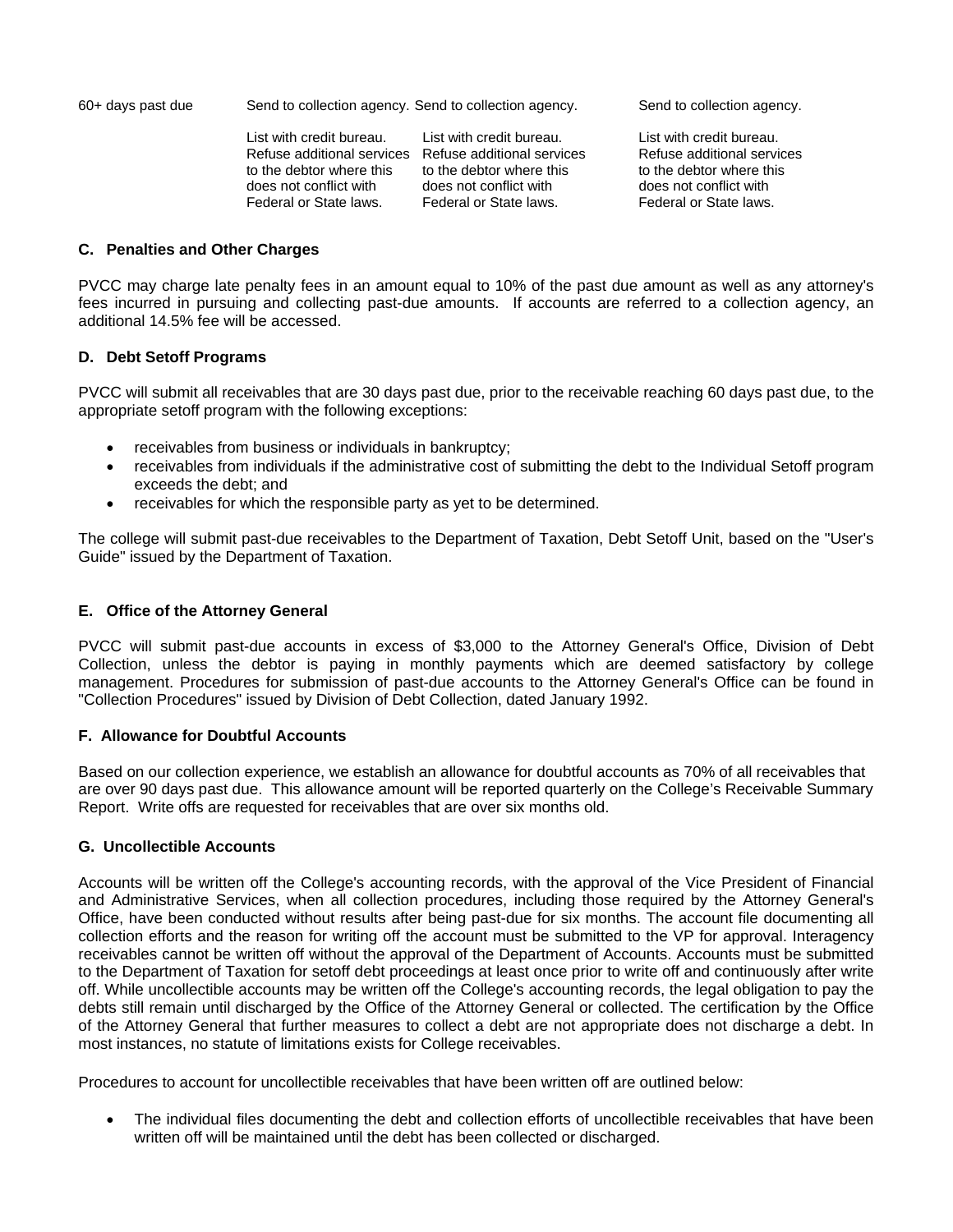- A control total of accounts written off must be maintained and reported to the Comptroller quarterly in the Analysis of Uncollectible Debts section of the Receivables Summary Report.
- If an account is determined to be an indigent care account or a contractual adjustment, the account is no longer classified as a receivable/debt of the college and, therefore, the procedures to account for uncollectible receivables do not apply.

# **V. REPORTING**

PVCC will report accounts receivable to DOA quarterly. The Receivables Summary Report will be prepared in accordance with the guidelines in Section 20500 of the Commonwealth Accounting Policies and Procedures Manual. The quarterly Receivables Summary Report must be approved by the Vice President of Finance and Administrative Services prior to submission.

# **VI. RECORDS RETENTION**

In accordance with the Library of Virginia Records Retention and Disposition Schedule and under the provisions of the Virginia Public Records Act 42-1-76 in the Code of Virginia, all accounts receivable records must be retained for three years or until audited, whichever is longer, then destroyed.

# **VII. INTERNAL CONTROL**

## **Employee #1 (Cashier):**

- Processes only properly authorized charges.
- Never processes charges for self or immediate family.
- Receipts and posts payments for accounts receivable in a timely and accurate manner.
- Never adjusts account balances without management approval.
- Reviews accounts monthly and takes appropriate collection actions as prescribed by this policy.
- Documents all activity in individual account files.
- Reconciles files to charges and payments monthly and certifies to Accountant.

#### **Employee #2 (Accountant):**

- Notifies individual, business or agency responsible for NSF check.
- Establishes new accounts.
- Processes student and corporate billings.
- Review account balances and substantiates activity periodically.
- Review accounts receivable reconciliation every month in order to verify proper accountability.
- Verifies cash receipts to account receivable posting daily.
- Assists employees in appropriate collection actions.
- Handles items disputed by customers.
- Approves adjustments to account balances.
- Prepares the quarterly Accounts Receivable Summary Report, submits to the Vice President of Finance and Administrative Services for approval, and submits to DOA in compliance with time requirements.
- Review write offs for uncollectible accounts and submits to the Vice President of Finance and Administrative Services for approval.
- Sends past due accounts to the Virginia Department of Taxation Set-off Debt Program and to the collection agency, if applicable.

#### **Business Manager:**

- Reviews internal controls periodically to ensure compliance.
- Reviews College policies and procedures periodically and updates as appropriate.